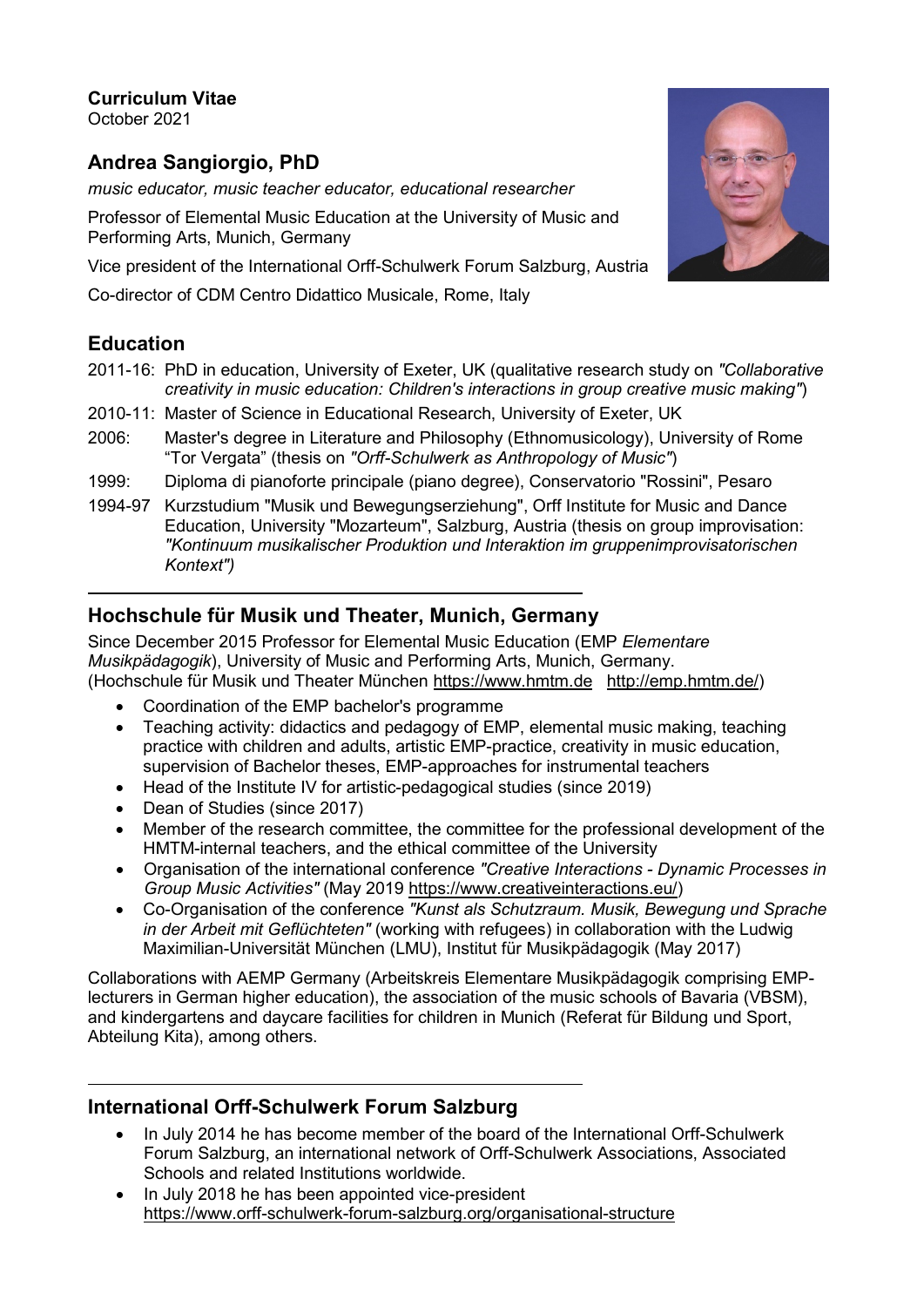## **CDM Centro Didattico Musicale, Rome**

## **Teaching, organisational and administrative responsibilities**

Since 1997 up to the present day he has been co-director of CDM Centro Didattico Musicale, a well-known private music school in Rome [\(www.centrodidatticomusicale.it\)](http://www.centrodidatticomusicale.it/).

At CDM he has been music teacher from 1997 to 2015 (piano, percussion for beginners, adults' choir, group improvisation with percussion instruments, music literacy).

From 1997 to 2010 he has worked as an external expert for elemental music and dance education in various nursery and primary schools in Rome. On behalf of CDM he has been from 2000 to 2010 coordinator for the music projects in schools.

### **Teacher education courses and seminars at CDM**

Since 2002 up to the present day he has been responsible for the teacher education courses of the CDM. In 2006, the music school has received from the Italian Ministry of Education the official recognition (accreditamento) as an educational agency for school teachers.

He co-directs the one-year course on Orff-Schulwerk - Elemental Music and Movement Education for music teachers who work in nursery and primary schools. Since 2007 the Orff-Schulwerk course is held in collaboration with the University of Rome "Tor Vergata" (120 hours).

### **Artistic-educational projects with CDM**

From 1997 to 2015 he has been the conductor of the *Coro Raro*, an adult amateur choir focused on multicultural and ethnic vocal traditions.

From 2005 to 2007, together with other CDM colleagues, he has collaborated with the Accademia Nazionale di Santa Cecilia, Auditorium Parco della Musica (the biggest concert hall in Rome) in the realisation of a number of concerts for and with children 3-14 years old.

Besides a number of educational concerts realised in Italy, together with other CDM colleagues he organised and presented some performing groups of CDM pupils in the context of international events, such as:

- XXV World Conference for Music Education, ISME 2002, Bergen, Norway. Concert of the performing group *'Tactus Percussion Orchestra'*, a group of children 11-15 years old
- XXVI World Conference for Music Education, ISME 2004, Tenerife, Spain. Concert of the performing group *'Tactus Percussion Orchestra and the Girls' Choir'*
- Symposium Orff-Schulwerk 2006, Salzburg, Austria. Concert of the performing group *'Alpha4'*, focused on the advanced use of Orff-instruments

Thanks to his long-lasting relationship with the Orff Institute in Salzburg, the CDM Centro Didattico Musicale has become in 2011 an "Associated school" of the International Orff-Schulwerk Forum, Salzburg. <https://www.orff-schulwerk-forum-salzburg.org/asis>

## **Experiences in the field of teacher education**

Through many courses and workshops throughout Italy as well as abroad (Austria, Germany, Spain, Finland, France, Russia, Lebanon, United Kingdom, Ireland, South Corea, Czech Republic, China, Taiwan, Switzerland, Iran, Turkey, Australia, Greece, USA), he has been very active in the field of teacher education both for general music teachers, instrumental teachers and nursery / primary school teachers, mainly on the subjects:

- Elemental music and movement education (Orff-Schulwerk approach)
- Ensemble music for Orff and percussion instruments
- Group improvisation and musical creativity
- Cognitive aspects of music learning (including Edwin Gordon's Music Learning Theory)

Since 2014 he teaches in the Special Course (Advanced Studies in Music and Dance Education "Orff-Schulwerk"), organised by the Orff Institute, University Mozarteum, Salzburg, AUSTRIA

(*see below a comprehensive list of presentations and research paper at conferences as well as workshops and teacher education courses*).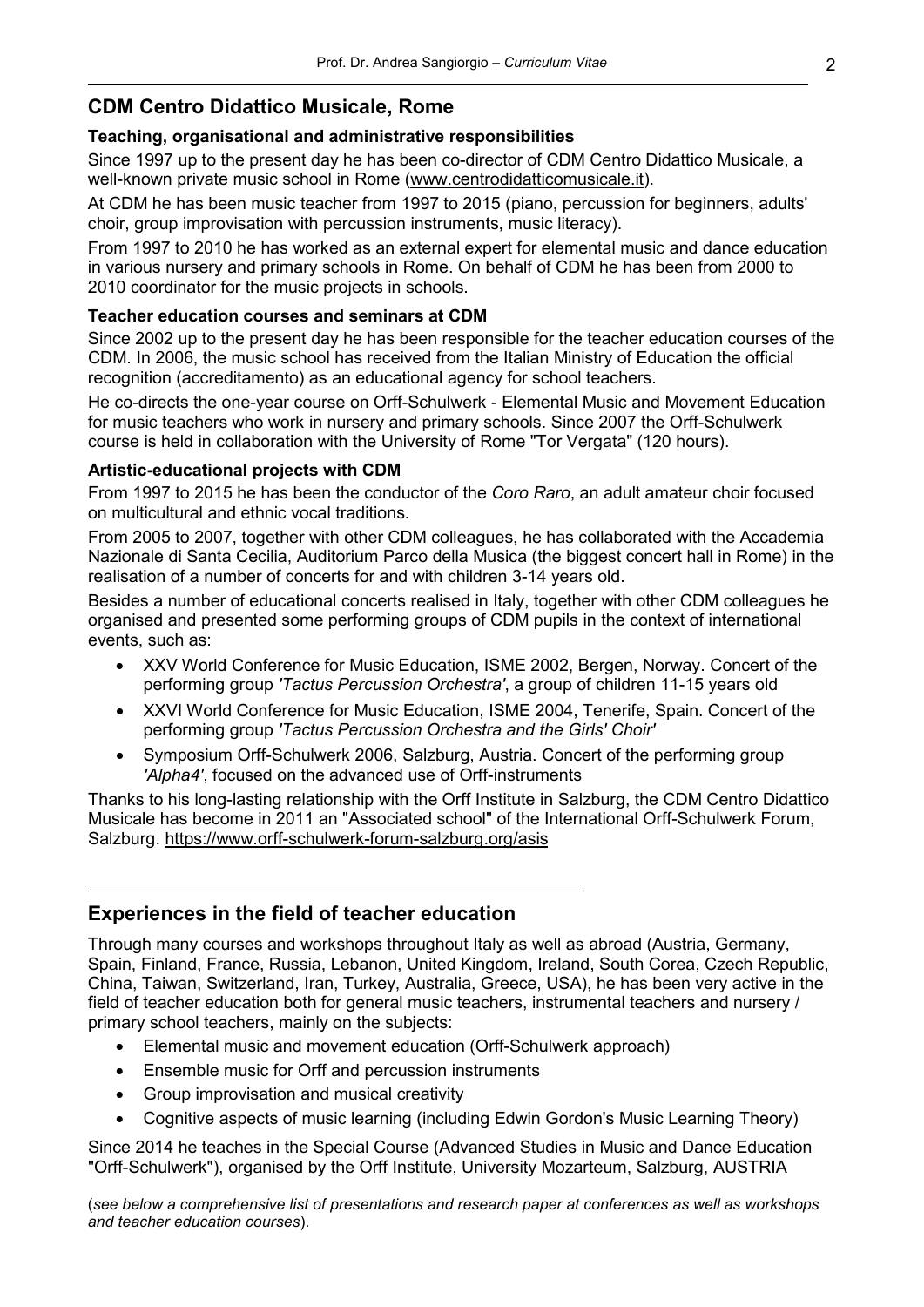## **Publications**

Sangiorgio, A. (2020). Spiel. In M. Dartsch, C. Meyer, & B. Stiller (Eds.), *EMP kompakt. Kompendium der Elementaren Musikpädagogik. Teil 1 Lexikon* (pp. 530-536). Esslingen, Innsbruck, Bern-Belp: Helbling.

Sangiorgio, A., & Mastnak, W. (Eds.) (2020). *Creative interactions. Dynamic processes in group music activities*. Munich: University of Music and Performing Arts. Open Access Book. URN: [https://nbn](https://nbn-resolving.org/urn:nbn:de:bvb:m29-0000007200)[resolving.org/urn:nbn:de:bvb:m29-0000007200](https://nbn-resolving.org/urn:nbn:de:bvb:m29-0000007200)

Sangiorgio, A. (2019). Creative group work as a central pedagogical strategy in the Orff-Schulwerk approach. *Orff Times, 40*(1), 3-8.

Sangiorgio, A. (2018). Working with special populations: The potential of the Orff-Schulwerk approach. In B. Haselbach, S. Salmon, M. Grüner, A.M. Kalcher (Eds.), *Orff-Schulwerk Heute* n.99 (Winter 2018, pp. 13-21). Salzburg: International Orff-Schulwerk Forum Salzburg & Universität Mozarteum Salzburg, Department für Musik- und Tanzpädagogik – Orff-Institut.

Sangiorgio, A. (2018). The polarity "cooperative vs collaborative" as a conceptual tool to observe young children's creative interactions in group music making. *ÍMPAR - Online journal for artistic research in music.*  Vol. 2, Nº 1, 2018 *Music for and by children*, 3-18. DOI: <https://doi.org/10.34624/impar.v2i1.799>

Sangiorgio, A. (2017). Opportunities and challenges of encounters between Orff-Schulwerk and Modern Arts. In M. Grüner, B. Haselbach, & S. Salmon (Eds.), *Orff-Schulwerk Heute* n.97 (Winter 2017, pp.19-22). Salzburg: International Orff-Schulwerk Forum Salzburg & Orff-Institut für Elementare Musik- und Tanzpädagogik.

Sangiorgio, A. (2016). *Collaborative creativity in music education: Children's interactions in group creative music making.* PhD thesis, Exeter University, UK. Available at<http://hdl.handle.net/10871/20648>

Sangiorgio, A. (2014). Orff-Schulwerk: Relationships between practice and theory. In M. Grüner, B. Haselbach, M. Widmer (Eds.), *Orff-Schulwerk Heute* n.91 (Winter 2014, pp. 12-18). Salzburg: Carl Orff Institut für Elementare Musik- und Tanzpädagogik & Orff-Schulwerk Forum Salzburg.

Sangiorgio, A., & Hennessy, S. (2013). Fostering children's rhythm skills through creative interactions: An application of the cognitive apprenticeship model to group improvisation. In A. de Vugt, & I. Malmberg (Eds.), *European perspectives on music Education 2 – Artistry* (pp. 105-118). Innsbruck, Esslingen, Bern: Helbling.

Cohen, M.L., Silber, L., Sangiorgio, A., & Iadeluca, V. (2012). At-risk youth: Music-making as a means to promote positive relationships. In G. Welch & G. McPherson (Eds.), *The Oxford handbook of music education* (Vol. 2, pp. 185-202). Oxford, UK: Oxford University Press.

Sangiorgio, A. (2010). Orff-Schulwerk come antropologia della musica. In G. Piazza (Ed.), *L'Orff-Schulwerk in Italia. Storia, esperienze e riflessioni* (pp. 142-157). Torino: EDT.

Sangiorgio, A. (2010). Thinking music - Creating music. An approach to rhythm and group improvisation through voice, movement and percussion instruments. In *"Orff-Schulwerk Informationen" n*.83 (Summer 2010, pp. 56-61). Salzburg: Universität Mozarteum Salzburg and Orff-Schulwerk Forum Salzburg.

Sangiorgio, A. (2010). Orff-Schulwerk as Anthropology of Music (translated also into Turkish: *Müsik Antropolojisi Olarak Orff-Schulwerk*). In *"Orffinfo"* n.16 (Winter 2010, pp.6-21). Istanbul: Orff-Schulwerk Egitim ve Danismanlik Merkezi Türkiye.

Iadeluca, V., & Sangiorgio, A. (2008). Bambini al Centro: Music as a means to promote well-being. Birth and configuration of an experience. *International Journal of Community Music*, 1(3), 311-318. DOI: [https://doi.org/10.1386/ijcm.1.3.311\\_1](https://doi.org/10.1386/ijcm.1.3.311_1)

also published in: D.D.Coffman (Ed.), *CMA XI. Projects, Perspectives, and Conversations. Proceedings from the International Society for Music Education (ISME) 2008 Seminar of the Commission for Community Music Activity*, International Society for Music Education, 2009. (printed in Tel Aviv)

Sangiorgio, A., & Iadeluca, V. (2008). Raccolta differenziata. In *"Musica Domani",* trimestrale di cultura e pedagogia musicale a cura della SIEM - Società Italiana per l'Educazione Musicale (n.146 - marzo 2008), Torino, pp. 6-10.

Sangiorgio, A. (2007). Models of an Orff Approach Integrating Edwin E. Gordon's Music Learning Theory. In B. Haselbach, M. Grüner, & S. Salmon (Eds.), *In Dialogue. Elemental Music and Dance Education in Interdisciplinary Contexts. Documentation Orff-Schulwerk Symposium, Salzburg 2006* (pp.368-375). Mainz: Schott.

Sangiorgio, A. (2007). Zur Integration einer kognitionspsychologischen Perspektive in die Elementare Musikpädagogik. In I. Malmberg, & C. Wimmer (Eds.), *Communicating Diversity: Musik lehren und lernen in Europa*. *Forum Musikpädagogik – Band 79* (pp. 257-261). Augsburg: Wißner-Verlag.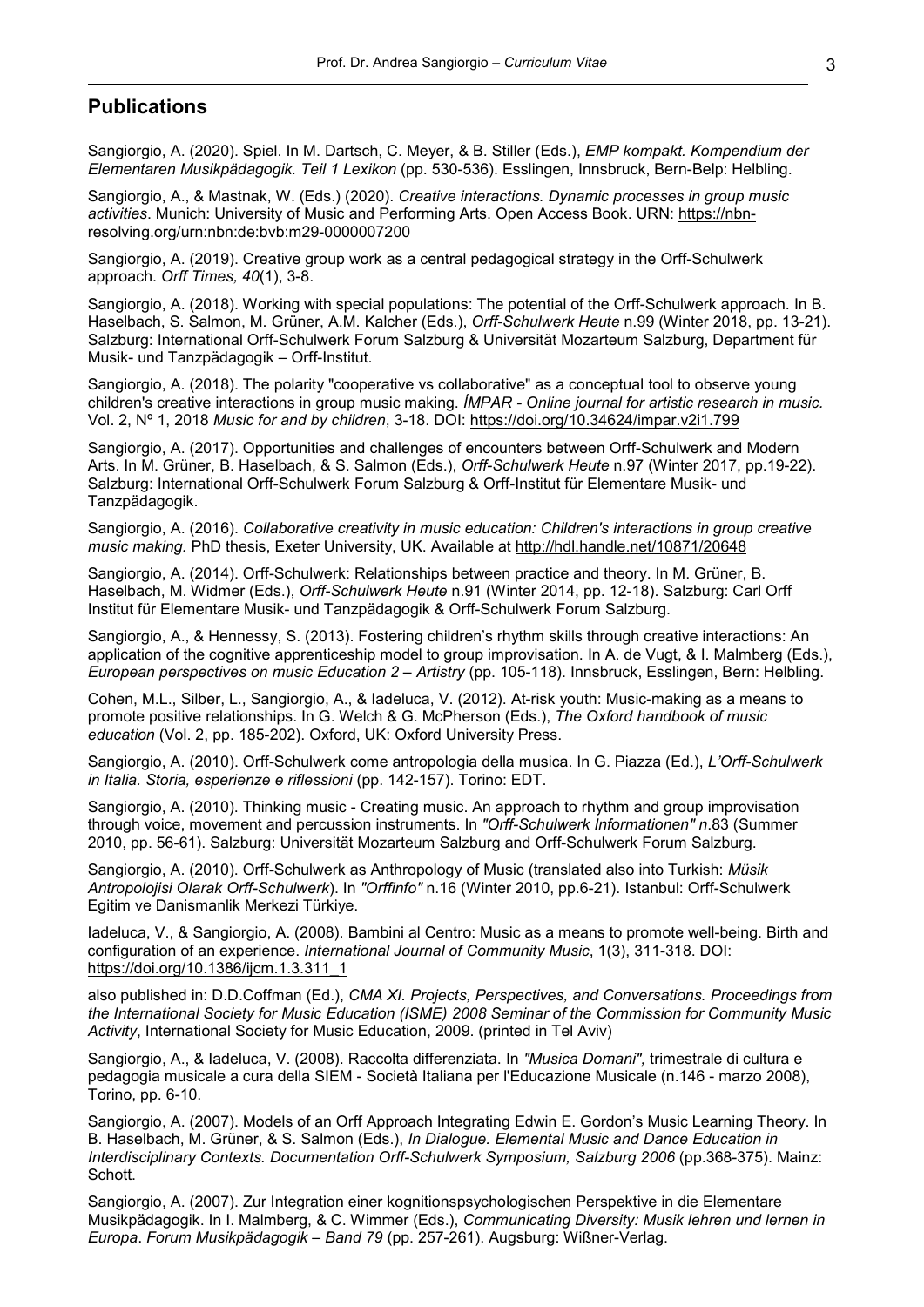Sangiorgio, A. (2005/2006). Ideas from contemporary music: Parametrical motifs. In *"Orff-Schulwerk Informationen"* n.75 (Winter 2005/06, pp. 51-57), edited by Universität Mozarteum Salzburg and Orff-Schulwerk Forum Salzburg.

Sangiorgio, A. (2003). Provane 4!: Un modello organizzativo per la prima didattica strumentale. In *"4e40"*, quadrimestrale di formazione musicale di Scuole musicali trentine S.C.AR.L., (1/2003, pp. 28-31), Trento.

## **Presentations and Research Papers at Conferences**

26.07.2021 - Presentation *Creative group work as a central pedagogical strategy in the Orff-Schulwerk approach*, within the 2021 Convention "Play and Planning in Orff-Schulwerk" (online). International Orff-Schulwerk Forum Salzburg, **AUSTRIA**.

6-9. 7. 2020 - Co-organisation of the annual Convention of the International Orff-Schulwerk Forum Salzburg (online), **AUSTRIA**

8-9. 11. 2019 - Keynote/Workshop *Rhythmus, Body Percussion und Gruppenkreativität,* within the Musikschul-Symposium "Intention – Motivation – Soziale Dynamik". Verband der Bayerischen Sing- und Musikschulen / Hochschule für Musik und Theater München, Erding, **GERMANY**

1-3. 11. 2019 - Presentation and discussion group *Orff-Schulwerk und Forschung: Perspektiven für die Zukunft* (with Charlotte Fröhlich), within the Symposion "Take Orff!? Zur aktuellen Bedeutung des Orff-Schulwerks für musikalische Bildungsprozesse in Kita, Musik- und Grundschule". Orff-Schulwerk Gesellschaft Deutschland, Landesmusikakademie Rheinland-Pfalz, Neuwied/ Engers, **GERMANY**

15-18. 7. 2019 - Keynote *Improving our understanding and practice of Orff-Schulwerk teacher education: Fundamental issues*, within the annual Convention of the International Orff-Schulwerk Forum Salzburg. Orff Institute, Mozarteum University, Salzburg, **AUSTRIA**

30.05 - 1.06. 2019 - Organisation of the International Conference *CREATIVE INTERACTIONS - Dynamic Processes in Group Music Activities* (Conference directors: Andrea Sangiorgio, Wolfgang Mastnak). Hochschule für Musik und Theater München, München, **GERMANY**

21-22. 3. 2019 - Keynote *Quale solfeggio per l'educazione musicale elementare*, within the III Giornata di Studi Musicali "Solfeggiare Oggi", Conservatorio di Cosenza, **ITALY**

23-26. 7. 2018 - Keynote *Orff-Schulwerk with special populations in educational and social contexts. An introduction to the theme*, within the annual Convention of the International Orff-Schulwerk Forum Salzburg. Orff Institute, Mozarteum University, Salzburg, **AUSTRIA**

10-12. 11. 2017 - Keynote *What's next: Forschungspraxis – Praxisforschung*, with Prof. Dr. Anne Steinbach, within the Symposium "Die Kunst (in) der Elementaren Musikpädagogik". Arbeitskreis Elementare Musikpädagogik Deutschland (AEMP), Ochsenhausen, **GERMANY**

19-21. 10. 2017 - Research paper *The polarity "cooperative vs collaborative" as a conceptual tool to observe young children's creative interactions in group music making*, within the 1st international conference "Music for and by Children: Perspectives from Children, Composers, Performers and Educators". University of Aveiro, **PORTUGAL**

5-6. 05. 2017 - Organisation of the convention *Kunst als Schutzraum: Musik, Bewegung und Sprache in der Arbeit mit Geflüchteten* (about arts work with refugees). Presentation: *Eigenschaften eines künstlerisch-pädagogischen Ansatzes zur Arbeit mit Geflüchteten: Der Beitrag der Elementaren Musikpädagogik.* Elementare Musikpädagogik, Hochschule für Musik und Theater München in collaboration with the Institut für Musikpädagogik at the Ludwig-Maximilians-Universität München, München, **GERMANY**

24-27. 04. 2017 - Research paper *Team teaching and interdisciplinary collaboration: Teachers' processes of joint knowledge construction in a music and dance creative project with 13-year-olds. Anatomy of a failure,* within the 10th International Conference for Research in Music Education (RIME). Bath Spa University, **UNITED KINGDOM**

15-16. 11. 2016 - Lecture/Presentation *Kinder als Künstler: Wirklich? Inwieweit? In welchem Sinne? Unter welchen Bedingungen? Und vor allem: Warum?*, within the conference "Musizieren von Anfang an – Kinder als Künstler". Freie Universität Bozen, Fakultät für Bildungswissenschaften, Bressanone/Brixen, **ITALY**

14-18. 05. 2015 - Research paper *"Collaborative emergence" in children's group creative music making*, within the 9th International Conference for Research in Music Education (RIME). Exeter University, **UNITED KINGDOM**

3-6. 7. 2014 - Presentation and conduction of a focus group discussion about *Orff-Schulwerk: Relationships between Practice and Theory*, within the International Orff-Schulwerk Forum Salzburg Convention "The Education of Orff-Schulwerk Teachers". Orff Institute, Mozarteum University, Salzburg, **AUSTRIA**

21-24. 5. 2014 - Research paper *Tackling the challenges of inclusion through a focus on creative interactions*, within the 22<sup>nd</sup> EAS-Conference (European Association for Music in Schools) "Every learner counts. Democracy and inclusion in music education in the 21st century", held in Nicosia, **CYPRUS**

31. 5. 2013 - Presentation *Apprendimento ritmico tra neuroscienze e pratica didattica: prospettive, confluenze, interrogativi,* within the conference: "Il Bambino in 7/8. La processazione e l'apprendimento del ritmo musicale in età evolutiva". Associazione "Schiaccianoci", Novellara, Reggio Emilia, **ITALY**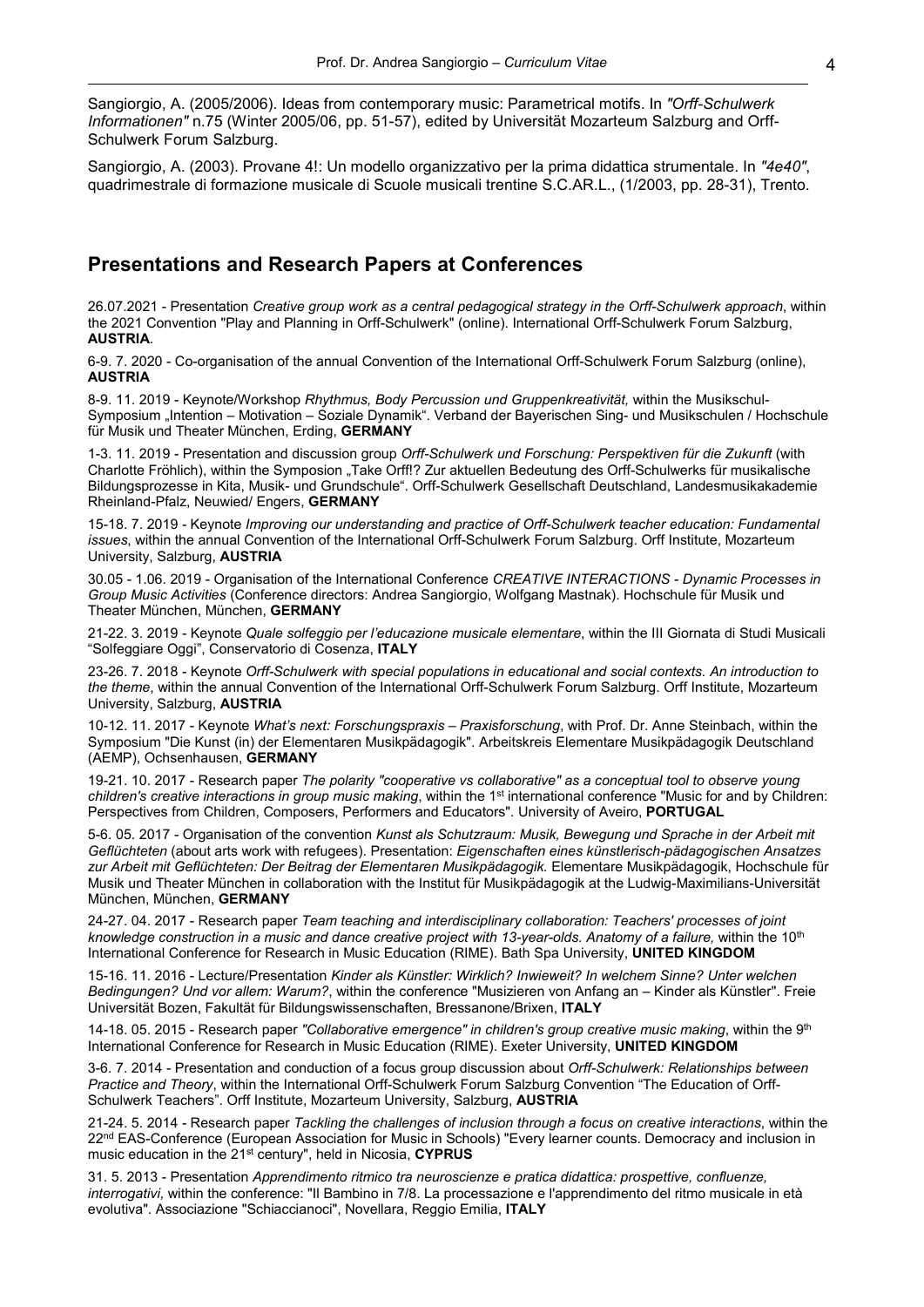9-13. 4. 2013 - Research paper *Exploring the nature and value of children's interactions in group creative music making: Methodological issues from the pilot study*, within the 8<sup>th</sup> International Conference for Research in Music Education (RIME). Exeter University, **UNITED KINGDOM**

13-16. 2. 2013 - Research paper *Two Dilemmas of Teaching for musical creativity: Teacher's guidance or Children's agency? Freedom or Constraint?*, within the 21st EAS-Conference and ISME European Regional Conference "The Reflective Music Teacher", held in Leuven, **BELGIUM**

19-22. 4. 2012 - Research paper *Children's Interactions in Creative Music-Making: Structuring the Teaching/Learning Process from a Social Constructivist Perspective*, within the 20th EAS-Conference (European Association for Music in Schools) "Craftsmanship and Artistry", held in The Hague, **THE NETHERLANDS**

7-10. 7. 2011 - Presentation *Music and Dance Projects in Schools: Organization, Implementation, Evaluation* (with Valentina Iadeluca) illustrating the Orff-Schulwerk-based music projects in schools that the CDM has been implementing in schools of Rome in the last decade. International Orff-Schulwerk Symposium 2011, Orff Institute, University Mozarteum, Salzburg, **AUSTRIA** 

16-18. 7. 2008 - Host Chair of the *11th Community Music Activity International Seminar,* within the 28th ISME Conference (International Society for Music Education), in collaboration with Accademia Nazionale di Santa Cecilia Auditorium Parco della Musica di Roma. Within the seminar he presents with Valentina Iadeluca the paper *Bambini al Centro: music as a means to promote wellbeing*. Rome, **ITALY**

12-15. 5. 2005 - Presentation *For an Integration within the Elemental Music Education of a Cognitive Perspective about Music Learning*, within the 2005 EAS-Conference (European Association for Music in Schools). Prague, **CZECH REPUBLIC**

## **International Workshops and Teacher Education Courses**

#### **2021**

9-10. 10. 2021 - *Modelle zur Integration von Gordons Music Learning Theory in die Elementare Musikpädagogik* (online workshop). Orff-Schulwerk Eğitim ve Danışmanlık Merkezi (Turkish Orff-Schulwerk Society), **TURKEY**

24. 04. 2021 – *Modelle zur Integration von Gordons Music Learning Theory in die Elementare Musikpädagogik"* (online Workshop). Städtische Sing- und Musikschule München, **GERMANY**

17. 04. 2021 – *Gruppenimprovisation und musikalische Kreativität* (online Workshop). Verband der Bayerischen Singund Musikschulen, **GERMANY**

12-13. 03. 2021 - *Musik hören, denken und erleben – Kognitionspsychologische Aspekte musikalischen Lernens* within the "Zertifikationskurs Elementare Musikpraxis für vier- bis achtjährige Kinder" (3. Staffel) (online). Verband der Bayerischen Sing- und Musikschulen, **GERMANY**

7. 03. 2021 - *International Sunday Sharing* (online workshop). AOSA American Orff-Schulwerk Association, **USA**

6. 02. 2021 - *Modelle zur Integration von E. Gordons Music Learning Theory in die Elementare Musik- und Bewegungspädagogik* (online workshop). Orff-Schulwerk Gesellschaft Deutschland, Munich, **GERMANY**

#### **2020**

14. 11. 2020 - *Musizieren in heterogenen Gruppen (Gruppenkreativität, -komposition, -improvisation) Teil 2.* Ikarus Projekt, Städtische Sing- und Musikschule München, **GERMANY**

5-6. 10. 2020 - *Bewegung, Sprache & Percussion: Rhythmische Spielideen für die Arbeit mit Kindern.* Referat für Bildung und Sport / Pädagogisches Institut, Munich, **GERMANY**

20. 02. 2020 - *Mit Kindern Musik erfinden,* within the 2. Fachtag Elementare Musikalische Bildung, Musikhochschule Lübeck, **GERMANY**

18. 01. 2020 - *Musizieren in heterogenen Gruppen (Gruppenkreativität, -komposition, -improvisation) Teil 1.* Ikarus Projekt, Städtische Sing- und Musikschule München, **GERMANY**

#### **2019**

1-3. 11. 2019 - Workshop *Fokus auf Kreativität im Miteinander,* within the Symposion "Take Orff!? Zur aktuellen Bedeutung des Orff-Schulwerks für musikalische Bildungsprozesse in Kita, Musik- und Grundschule". Orff-Schulwerk Gesellschaft Deutschland, Landesmusikakademie Rheinland-Pfalz, Neuwied/ Engers, **GERMANY**

12. 10. 2019 - *Teamentwicklung für multiprofessionelle Teams Projekt MUSKITA* (with Waltraud Mast). Referat für Bildung und Sport / Pädagogisches Institut, Munich, **GERMANY**

4-5. 05. 2019 - *Orff Instruments, Voice and Group Creativity.* RusFOSA (Russian Orff-Schulwerk Association), Moskow, **RUSSIA**

30-31. 03. 2019 - *Group creative activities in music and movement education,* organised by Orff UK, Dublin, **IRELAND**

22-23. 03. 2019 - *Go Orff-Line. Kreative Zugänge zum Orff-Instrumentarium.* Landesakademie für die musizierende Jugend in Baden-Württemberg, Ochsenhausen, **GERMANY**

6-7.03. – 8-9.06 2019 - *Pedagogy and practice teaching* (within the Special Course 2018-2019 - Advanced Studies in Music and Dance Education "Orff-Schulwerk"). Orff Institute, University Mozarteum, Salzburg, **AUSTRIA**

<sup>6. 04. 2019</sup> - *Kreatives Arbeiten mit Orff-Instrumenten.* Orff-Schulwerk Gesellschaft Deutschland, Munich, **GERMANY**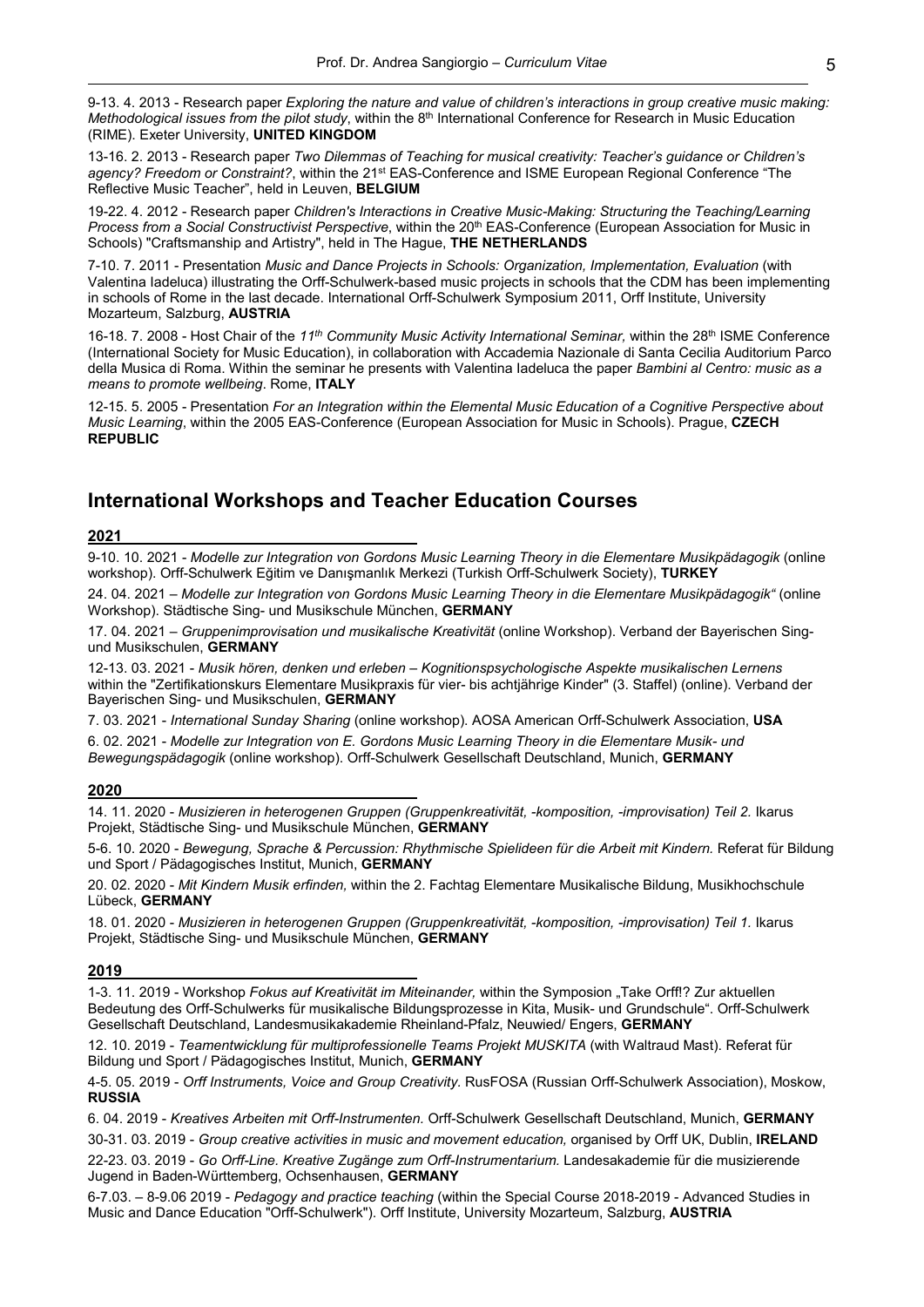9. 02. 2019 - *Gruppenkreativität, Body Percussion und instrumentales Ensemblespiel: praktische Anregungen aus der EMP,* Musikschule Geretsried, Munich, **GERMANY**

#### **2018**

21. 10., 7- 12. 2018 - *Didactics of Elemental Music and Dance Education*, within the Special Course 2018-2019, Advanced Studies in Music and Dance Education "Orff-Schulwerk". Orff-Institut, University Mozarteum, Salzburg, **AUSTRIA**

20. 10. 2018 - *Kreativität im EMP-Unterricht.* Musikschule Nürnberg, Kulturwerkstatt Auf AEG, Nürnberg, **GERMANY**

22-23. 09. 2018 - *Musik hören, denken und erleben – Kognitionspsychologische Aspekte musikalischen Lernens,* within the "Zertifikationskurs Elementare Musikpraxis für vier- bis achtjährige Kinder" (2. Staffel). Verband der Bayerischen Sing- und Musikschulen, Hammelburg, **GERMANY**

1. 08. 2018 - *Summer workshop on Basic Pedagogy.* Portland Orff-Schulwerk Association, Portland, OR, **USA**

6-8. 04. 2018 - *Estrategias para la practica de la improvisacion y composicion con ninos 5 a 14 anos.* Asociación Orff España, Madrid, **SPAIN**

20. 01. 2018 - *Zugänge zur Gruppenkreativität in der Elementaren Musik- und Bewegungspädagogik.* Orff-Schulwerk Gesellschaft Deutschland, Munich, **GERMANY**

#### **2017**

22. 11. 2017 - *Einsatz von Rhythmussilben und Bodypercussion im Einzel- und Gruppenunterricht.* Verband der Bayerischen Sing- und Musikschulen, Munich, **GERMANY**

23-25. 06. 2017 - *Musik hören, denken und erleben – Kognitionspsychologische Aspekte musikalischen Lernens,* within the "Zertifikationskurs Elementare Musikpraxis für vier- bis achtjährige Kinder". Verband der Bayerischen Sing- und Musikschulen, Hammelburg, **GERMANY**

1–2. 04., 2-3. 06., 15-16. 06. 2017 - *Pedagogy and practice teaching* (within the Special Course 2016-2017 - Advanced Studies in Music and Dance Education "Orff-Schulwerk"). Orff Institute, University Mozarteum, Salzburg, **AUSTRIA**

11-12. 02. 2017 - *Accent on Orff.* Orff-Schulwerk Association Scotland, Glasgow, **UNITED KINGDOM**

17-18. 02. 2017 - *Go Orff-Line. Kreative Zugänge zum Orff-Instrumentarium.* Landesakademie für die musizierende Jugend in Baden-Württemberg, Ochsenhausen, **GERMANY**

14. 01. 2017 - *Wir erfinden gemeinsam Musik! Zugänge zur Gruppenkreativität in der Elementaren Musikpädagogik.* Verband der Bayerischen Sing- und Musikschulen, Munich, **GERMANY**

#### **2016**

26-27. 11. 2016 - *Group creative activities in elemental music and movement education.* Greek Orff-Schulwerk Association, Athens, **GREECE**

7-8. 10., 21. 10. and 12. 12. 2016 - *Didactics of Elemental Music and Dance Education*, within the Special Course 2016- 2017, Advanced Studies in Music and Dance Education "Orff-Schulwerk". Orff-Institut, University Mozarteum, Salzburg, **AUSTRIA**

10-16. 07. 2016 - *Group creative activities with instruments*, within the International Summer Course "Elemental Music and Dance Pedagogy Orff Schulwerk". Orff Institute, University Mozarteum, Salzburg, **AUSTRIA**

7-10. 07. 2016 – Workshop: *Voice and Body as Media*, within the 9th International Orff-Schulwerk Symposium "Elemental Music and Dance Education in the changing world of media". Orff Institute, University Mozarteum, Salzburg, **AUSTRIA**

#### **2015**

12-14. 11. 2015 - *Zugänge zur Kreativität in der Elementare Musik- und Bewegungspädagogik.* Hochschule für Musik und Darstellende Kunst Frankfurt am Main, **GERMANY**

27-31. 07. 2015 - *International Orff UK Summer School – Hands on Music.* York St John University, **UNITED KINGDOM** 20-21. 03. 2015 - *Accent on Orff.* University of Exeter, **UNITED KINGDOM**

#### **2014**

25-27. 11. 2014 - *Music Didactics* (within the Special Course 2014-2015 - Advanced Studies in Music and Dance Education "Orff-Schulwerk"). Orff-Institut, University Mozarteum, Salzburg, **AUSTRIA**

17-19. 10. 2014 - *Aproximación a la creatividad en la Educación Musical Elemental.* Asociación Orff España, Madrid, **SPAIN**

6-12. 7. 2014 - *The whole voice,* within the International Summer Course *"Elemental Music and Dance Pedagogy: Orff-Schulwerk"* - Institut für Musik- und Tanzpädagogik Carl Orff-Institut, Universität Mozarteum, Salzburg, **AUSTRIA** 1-2. 2. 2014 - *Modelos pedagógicos que integran el Orff-Schulwerk y la Music Learning Theory de Edwin Gordon*. Asociación Orff España, Barcelona, **SPAIN**

#### **2012**

<sup>15. 9. 2012</sup> - *Accent on Orff.* Royal Conservatoire of Scotland, Glasgow, **UNITED KINGDOM**

<sup>10. 3. 2012</sup> - *Accent on Orff.* William Davis Primary School, London, **UNITED KINGDOM**

<sup>5. 3. 2012 -</sup> *Accent on Orff.* St Giles school, Retford, **UNITED KINGDOM**

<sup>3. 3. 2012 -</sup> *Accent on Orff.* University of Exeter, **UNITED KINGDOM**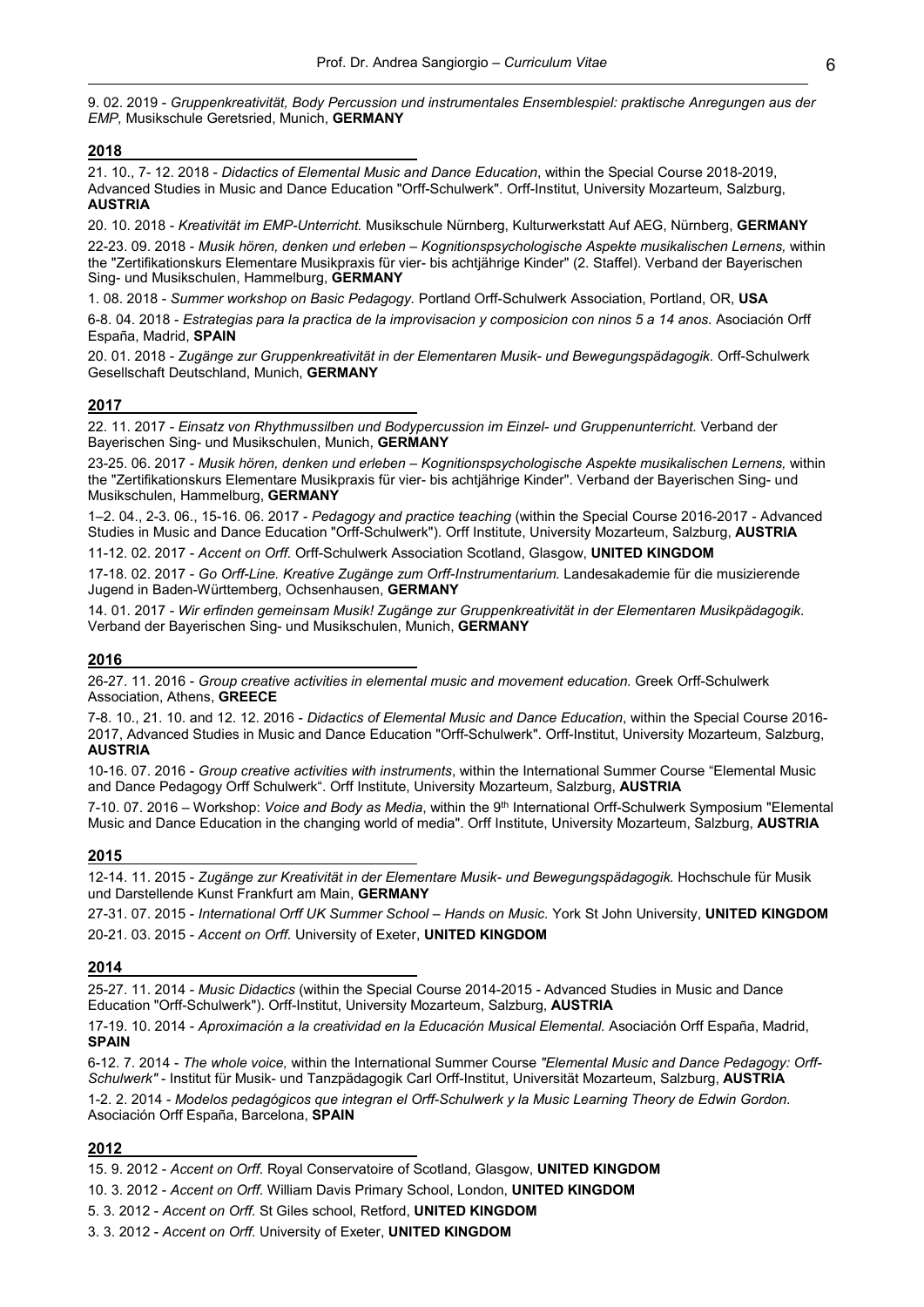25-28. 2. 2012 - *Stage Orff 2012.* Centre musical « FA Perché», Morges, **SWITZERLAND**

16-18. 1. 2012 - *Orff Hobart Summer School.* TAOSA Tasmanian Orff Schulwerk Association, Hobart, Tasmania, **AUSTRALIA**

8-13. 1. 2012 - Guest presenter at the Biannual Orff-Schulwerk Conference "Voices of the Swan 2012. Creative Music and Movement Education". WAOSA West Australian Orff Schulwerk Association, Perth, **AUSTRALIA**

#### **2011**

22-23. 10. 2011 - *Orff-Kurs* (with Christa Coogan). Orff-Schulwerk Eğitim ve Danışmanlık Merkezi (Turkish Orff-Schulwerk Society), Istanbul, **TURKEY**

5-8. 4. 2011 - *Exploring Orff.* Royal Scottish Academy of Music and Drama, Glasgow, **UNITED KINGDOM** 12. 3. 2011 - *Creative approaches to music teaching.* William Davis Primary School, London, **UNITED KINGDOM** 5. 3. 2011 - *Accent on Orff.* University of Exeter, **UNITED KINGDOM**

**2010**

3. 12. 2010 - *Accent on Orff* (with Kate Buchanan). University of Exeter, **UNITED KINGDOM**

5-6. 3. 2010 - *Accent on Orff.* University of Exeter, **UNITED KINGDOM**

#### **2009**

27-29. 2. 2009 - *Guest Course: "Music and Dance Projects in Schools"* (with Valentina Iadeluca), in which they present - a paper illustrating the main organizational features of the music and dance projects that CDM Centro Didattico Musicale carries out in various nursery and primary schools in Rome and in Italy.

- a workshop about integrating E.Gordon's Music Learning Theory within the pedagogical conception of Orff-Schulwerk Institut für Musik- und Tanzpädagogik ORFF-INSTITUT, Universität Mozarteum - Salzburg, **AUSTRIA**

8-11. 2. 2009 - *Orff-Schulwerk: a holistic approach to elemental music*, within the course "Introduction to Orff-Schulwerk" Pars Music Institute – Tehran, **IRAN**

#### **2008**

26-27. 4. 2008 - *Alphabétisation rythmique & tonale.* Atelier du FA Perché - Morges (Losanna), **SWITZERLAND** 15-16. 3. 2008 - *Orff-Schulwerk Approach - Elemental Music and Movement Education for Nursery, Primary and Middle Schools.* China National Institute of Educational Research, Education Training Center - Shenzhen, **CHINA**

#### **2007**

6-10. 10. 2007 - *Stage de pédagogie musicale Orff* (with Valentina Iadeluca). Associazione Atelier du FA Perché - Morges (Losanna), **SWITZERLAND**

9-13. 7. 2007 - *La escuela de música en el siglo XXI* (with Valentina Iadeluca). Escuela Municipal de Música de Girona, - Girona, **SPAIN**

13-15. 4. 2007 - *Orff-Schulwerk and Music Learning Theory,* within the course "Madona Mia! or Italian April in Bohemia". Czech Orff Society – Prague, **CZECH REPUBLIC**

3-11. 2. 2007 - *Orff-Schulwerk approach: Music and Dance Education.* Chinese Orff-Schulwerk Association - Kaoshung, Taipei, **TAIWAN**

#### **2006**

18. 11. 2006 - *Accent on Orff* - Orff Society UK - London, **UNITED KINGDOM**

6-9. 7. 2006

- *Dialogue with Edwin E. Gordon* about his Music Learning Theory

*- Workshop "Models of an Orff approach integrating Edwin Gordon's Music Learning Theory"*

*- Concert of the performing group of CDM pupils "Alpha4" for Orff-Instruments and percussion instruments,* conducted with the colleague Marco Iadeluca,

within the International Symposium Orff-Schulwerk 2006 "In dialogue", organized in Salzburg by the Orff-Schulwerk Forum and by the Orff-Institut, Universität Mozarteum, Salzburg, **AUSTRIA**

31. 3.-18. 4. 2006 - *Orff-Schulwerk Approach - Elemental Music and Movement Education for Nursery, Primary and Middle Schools.* China National Institute of Educational Research - Education Training Center - Shenzhen, Shanghai, ShanTou, Nanning, **CHINA**

20. 3. 2006 - *Accent on Orff* (with Valentina Iadeluca). Orff Society UK / Nottinghamshire County Council - Nottingham, **UNITED KINGDOM**

17-18. 3. 2006 - *Accent on Orff* (with Valentina Iadeluca). University of Exeter - Exeter, **UNITED KINGDOM**

## **2005**

25-30. 7 2005 - *ORFF - Pédagogie musicale élémentaire, mouvement et improvisation.* Association Carl Orff France – Paris, **FRANCE**

10-16. 7. 2005 - *Thinking music – Creating Music: an integrated approach to rhythm and group improvisation through voice, movement and percussion instruments*, within the International Summer Course "Music and Dance Education: Orff-Schulwerk". Institut für Musik- und Tanzpädagogik ORFF-INSTITUT, Universität Mozarteum - Salzburg, **AUSTRIA**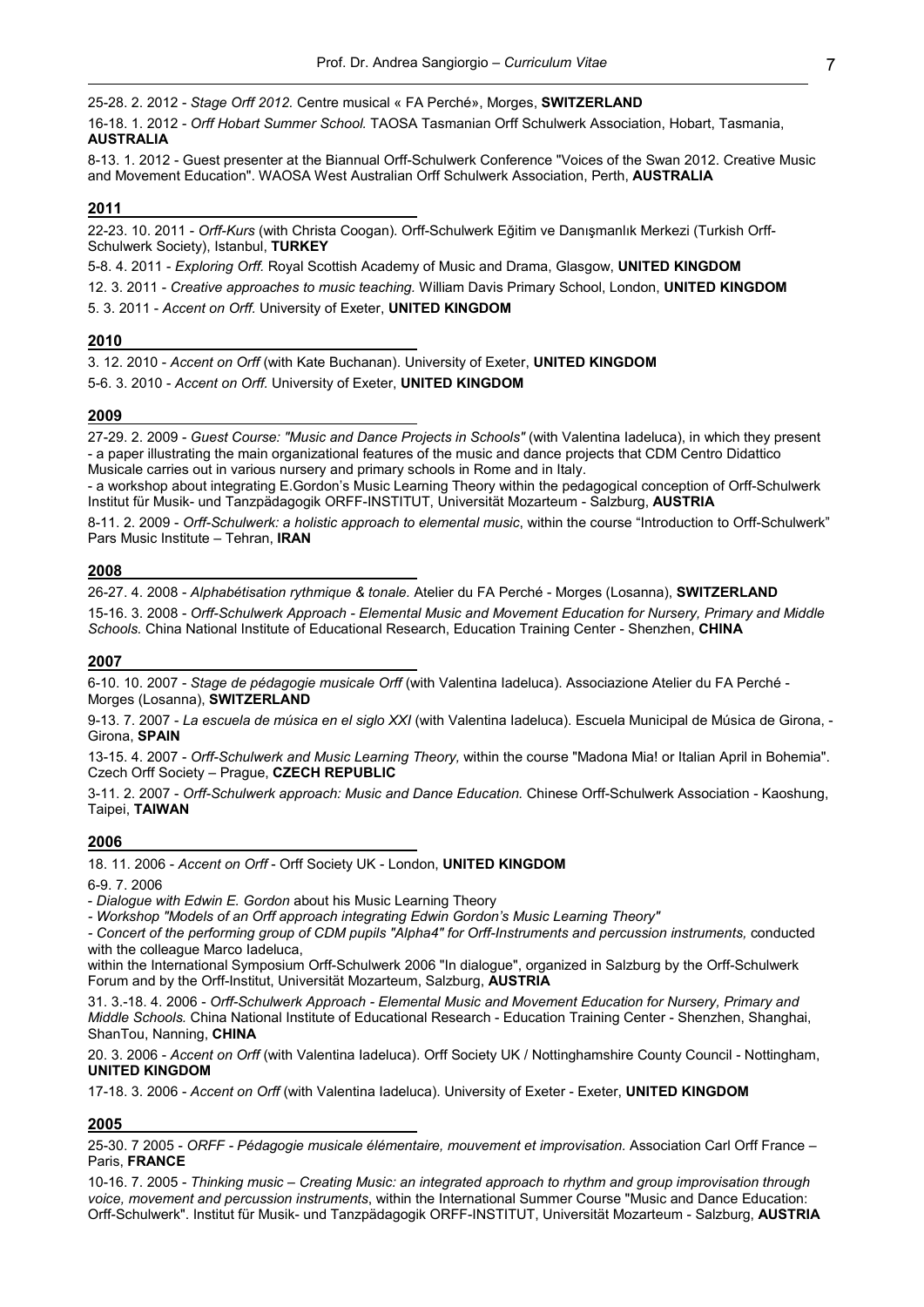22. 4. 2005 - *Accent on Orff* (with Valentina Iadeluca). Orff Society UK / Nottinghamshire County Council - Nottingham, **UNITED KINGDOM**

24.3.–2.4. 2005 - *Orff-Schulwerk Approach.* Daegu Grand Symphony Orchestra in collaboration with Associazione Culturale Art Musica - Daegu, **SOUTH COREA**

#### **2004**

10-12. 12. 2004 - Guest Course: *An Orff approach to E.Gordon's "Music Learning Theory"*. Institut für Musik- und Tanzpädagogik ORFF-INSTITUT, Universität Mozarteum - Salzburg, **AUSTRIA**

11-16. 7. 2004 - *Presentation of a performing group of pupils of CDM onlus, an e-poster and a workshop ("Thinking music – Creating music").* XXVI ISME Conference International Society for Music Education - Tenerife, **SPAIN** 15. 5. 2004 - *Music for all - Carl Orff Music Workshop.* FUAIM Association for the Promotion of Primary Level Music Education in collaboration with the In-service Education Department of St. Patrick's College, Drumcondra Ireland – Dublin, **IRELAND**

27-28. 3. 2004 - *Accent on Orff.* Orff Society UK - Nottingham, **UNITED KINGDOM**

#### **2003**

15-18. 9. 2003 - *Orff-Schulwerk Music Workshop "Back to school in song and dance".* International College / Educational Resources Centre - Beirut, **LEBANON**

8-12. 8. 2003 - *Orff-Schulwerk: Integration of Music, Movement and Speech.* Russian Orff-Schulwerk Association – Professional Music School of Tomsk - Tomsk, **RUSSIA**

1-7. 6. 2003 - *Orff-Instruments: Songs, Rhythmic Arrangements and Improvisation,* within the Finnish Orff Level Courses 2003 - Finnish Orff Education Centre / Kotka - Mikkeli, **FINLAND**

10-11. 5. 2003 - *Accent on Orff.* Orff Society UK - Retford, **UNITED KINGDOM**

21-26. 4. 2003 - *Improvisation in Orff-Schulwerk*, within the "1st Siberian International Music-Pedagogical Assembly", in collaboration with the Russian Orff-Schulwerk Association - Omsk, **RUSSIA**

#### **2002**

11-16. 8. 2002 - *Tactus Percussion Group: presentation of a performing group of pupils of the music school CDM onlus* at the XXV ISME Conference International Society for Music Education - Bergen, **NORWAY**

2-8. 6. 2002 - *Orff-Instruments: Songs, Rhythmic Arrangements and Improvisation,* within the Finnish Orff Level Courses 2002 - Finnish Orff Education Centre / Kotka - Mikkeli, **FINLAND**

#### **2001**

29. 10. – 4. 11. 2001 - *Singing, Songs and Arrangements,* within the International Course "Pédagogie et thérapie par la musique, la danze et le mouvement" - Association ORFF France - Paris, **FRANCE**

22-26. 7. 2001 - *Orff-Schulwerk in Dance, Movement and Music,* within the "Educational Drum, Dance and Singing Workshop - International World Village 2001" - Orff-Schulwerk Association of Finland, JaSeSoy - Kotka, **FINLAND**

#### **1998**

12. 10. 1998 - *Musikalische Elemente im Sprachheilunterricht.* Pädagogisches Institut des Bundes in Kärnten - Klagenfurt, **AUSTRIA**

16-17. 3. 1998 - *Rhythmische Improvisation.* Pädagogisches Institut des Bundes in Oberösterreich - Linz, **AUSTRIA**

11-12. 3. 1998 - *Sprache, Rhythmus und Musik im Sprachheilunterricht.* Pädagogisches Institut des Bundes in Salzburg - Salzburg, **AUSTRIA**

9-10. 3. 1998 - *Rhythmus - Bewegung – Ensemblespiel.* Pädagogisches Institut des Bundes in Oberösterreich - Linz, **AUSTRIA**

#### **1997**

24. 11.-6. 12. 1997 - *Jornadas Orff.* Conservatorio Superior Música Las Palmas de Gran Canaria, Escuela Municipal de Música de La Orotava (Tenerife) - Dirección General de Ordenación e Innovación Educativa del Gobierno de Canarias - **SPAIN**

18-20. 4. 1997 - *Vom Klangexperiment zur Klanggestaltung.* Musikhochschule Graz - Abteilung V – Elementarerziehung - Graz, **AUSTRIA**

#### **1996**

7-12. 7. 1996 - *Spielpraxis der Orff-Instrumente,* within the 11th Sommerkurs in Strobl organized by the Gesellschaft "Förderer des Orff-Schulwerks" and the Pädagogisches Institut des Bundes - Strobl / Wolfgangsee, **AUSTRIA**

20-21. 4. 1996 - *Musikalische Interaktion in der Gruppe. Wege der Improvisation mit Orff-Instrumenten.* Musikhochschule Graz - Abteilung V – Elementarerziehung - Graz, **AUSTRIA**

#### **1995**

18-19. 11. 1995 - *Improvisieren und Spielen mit dem Schlagwerk.* Musikhochschule Graz - Abteilung V – Elementarerziehung - Graz, **AUSTRIA**

21-27. 10. 1995 – *Musikensemble.* Ländliche Heimvolkshochschule Hohebuch - Waldenburg-Hohebuch, **GERMANY**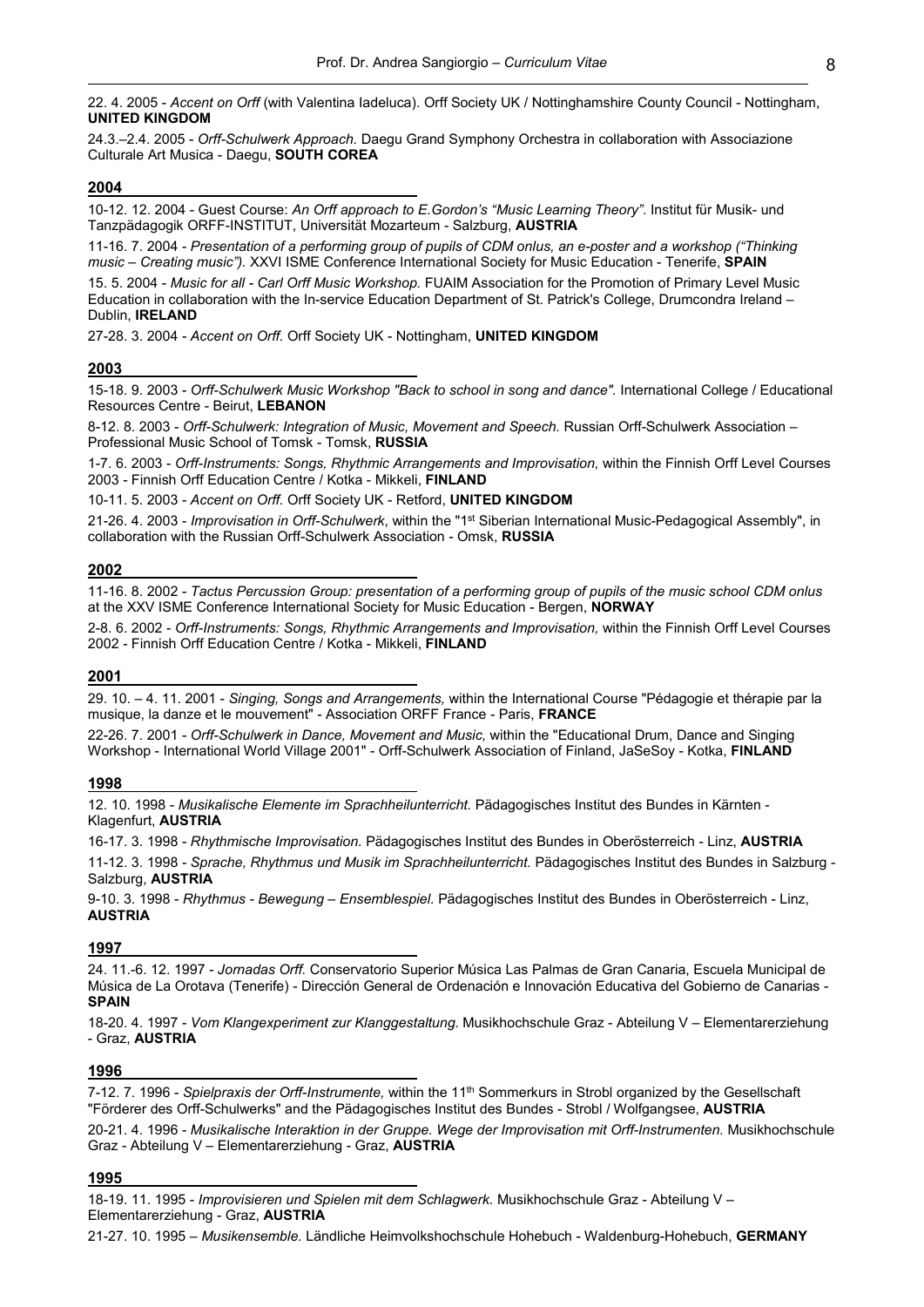8-13. 7. 1995 - *Spielpraxis der Orff-Instrumente. Vermittlung und Weiterentwicklung von Grundtechniken auf Stabspielen und Kleinem Schlagwerk,* within the 10. Sommerkurs in Strobl organized by the Gesellschaft "Förderer des Orff-Schulwerks" and the Pädagogisches Institut des Bundes - Strobl / Wolfgangsee, **AUSTRIA**

24-27. 4. 1995 - *Musikerziehung in der Hauptschule: Musik aus Europa.* Pädagogisches Institut des Bundes in Salzburg - Werfenweng, **AUSTRIA**

## **Workshops and Teacher Education Courses in Italy**

Beside the regular activity as a teacher educator in the Orff-Schulwerk annual course at the CDM Centro Didattico Musicale (from 2007 in collaboration with Rome University "Tor Vergata"), he has held throughout Italy several workshops and seminars on various themes of Elemental Music Education.

#### **2021**

1-3. 07. 2021 - *Impro-composizione di gruppo con strumenti Orff.* SIMEOS, Società Italiana Musica Elementare Orff-Schulwerk, **Verona**

#### **2020**

1-3. 07. 2021 - *Impro-composizione di gruppo con strumenti Orff.* SIMEOS, Società Italiana Musica Elementare Orff-Schulwerk, **Verona**

1-2. 02. 2020 - *Creatività in educazione musicale elementare.* SIMEOS, Società Italiana Musica Elementare Orff-Schulwerk, **Verona**

#### **2019**

2-3. 02. 2019 - *Orff-Schulwerk: Creatività di gruppo e percorsi artistici integrati* (with Barbara Haselbach). SIMEOS, Società Italiana Musica Elementare Orff-Schulwerk, **Verona**

#### **2017**

30.09-1.10. 2017 - *Orff-Schulwerk: Creatività di gruppo e percorsi artistici integrati* (with Barbara Haselbach). SIMEOS and International School of Bergamo, **Bergamo**

1-5. 07. 2017 - *Creatività di gruppo in educazione musicale elementare.* within the "Orff-Schulwerk Summercourse" organised by SIMEOS, Società Italiana Musica Elementare Orff-Schulwerk, **Verona**

#### **2016**

15-16. 11. 2016 - Workshop: *Zugänge zur Kreativität in der Elementaren Musik- und Bewegungspädagogik*. within the conference "Musizieren von Anfang an – Kinder als Künstler", organised by the Freie Universität Bozen, Fakultät für Bildungswissenschaften, **Bressanone/Brixen**

5-6. 09. 2016 - Presentation: *Collaborazione creativa in educazione musicale: progettazione e valutazione di processi di insegnamento/apprendimento*, and workshop: *Creatività di gruppo in educazione musicale primaria,* within the round table "Esperienze a confronto". Centro Artistico Musicale Apolloni, I.C. "Zanella", Sandrigo, **Vicenza**

#### **2015**

14. 02., 28. 05. 2015 - *Laboratorio per l'Inclusione. Psicologia-Pedagogia della musica*, nell'ambito del PAS Percorso Formativo Abilitante 2014-15 per docenti delle Classi A/031-A/032 - Educazione musicale negli istituti di istruzione secondaria di secondo grado. Università degli Studi di Roma "Tor Vergata", **Roma**

#### **2014**

30. 6.-1. 7. 2014 - *Masterclass sull'alfabetizzazione e gli aspetti cognitivi nell'apprendimento della notazione.*  Conservatorio "Claudio Monteverdi", **Bolzano**

28-29. 6. 2014 - *Uso dello strumentario Orff*, within the Orff-Schulwerk Summer Course organised by SIMEOS (Italian Society for Elemental Music Education Orff-Schulwerk), **Verona**

28-29. 4. 2014 - *Pedagogia della musica* (nell'ambito del PAS Percorso Formativo Abilitante 2013-14 per docenti delle Classi A/031-A/032 - Educazione musicale negli istituti di istruzione secondaria di secondo grado). Università degli Studi di Roma "Tor Vergata", **Roma**

10-11. 1. 2014 - *Conoscenza e pratica dello strumentario Orff* (for students of the Music Therapy course). Conservatorio "A. Casella", **L'Aquila**

#### **2013**

17-19. 10. 2013 - *Didattica creativa delle percussioni.* Conservatorio di musica F.A. Bonporti, **Trento**

#### **2011**

28-30. 11. 2011 - *Sviluppare Sinergie* (Developing Synergies - with Marco Iadeluca), an experiential training intervention based on collective musical creativity for engineering managers of ENEL (Italian national society for electricity), organised by Enel University, **Roma.** The workshop was given again in **Bratislava, Slovakia**, in March 2012.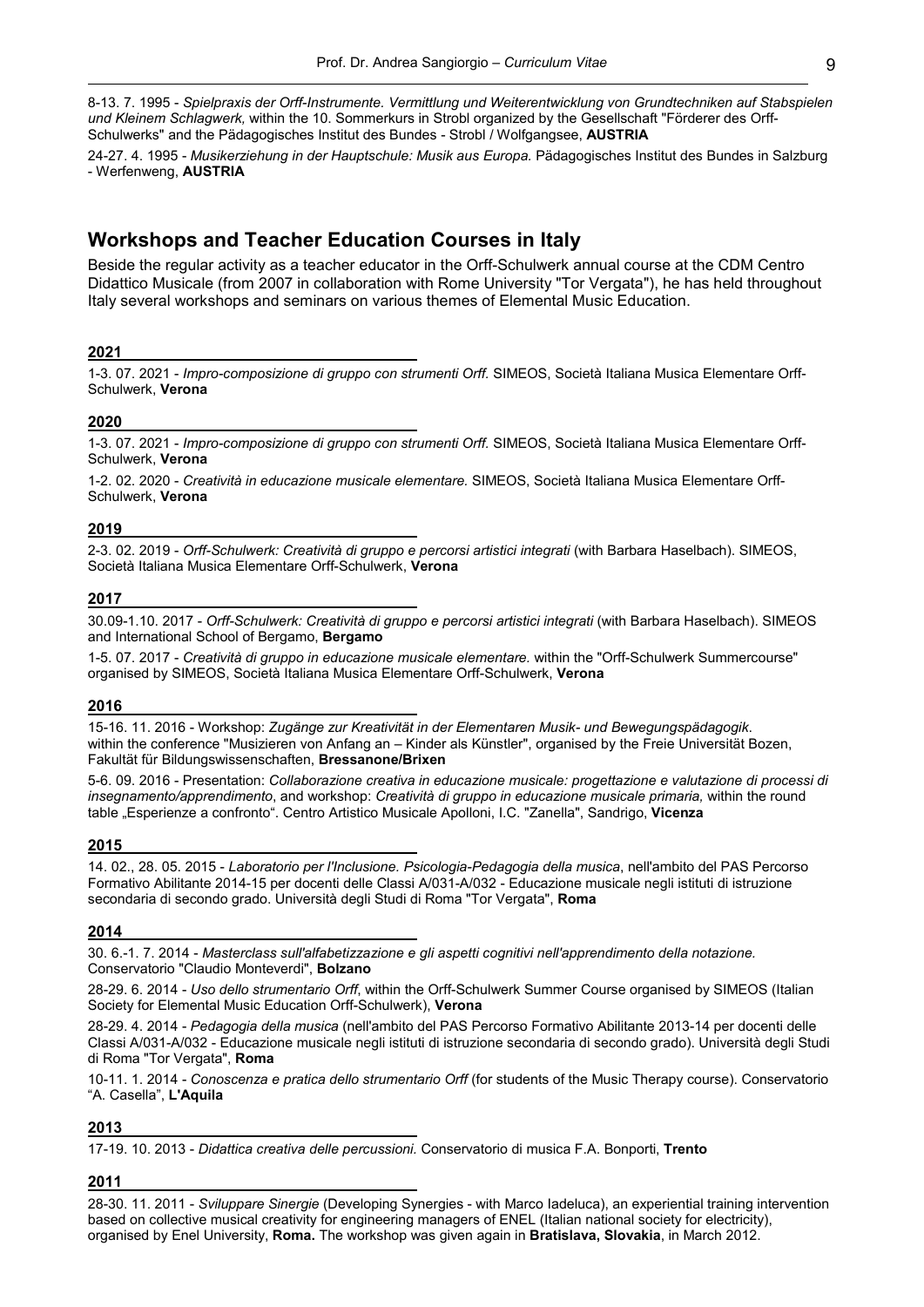1-3. 7. 2011 - *Ritmo: dall'esperienza alla simbolizzazione,* and *Polifonie dal mondo,* within the Orff-Schulwerk Summer Course organised by SIMEOS (Italian Society for Elemental Music Education Orff-Schulwerk), **Verona**

13-16. 6. 2011 - *Programmazione, realizzazione e valutazione di un'unità didattica,* within the teacher education course "Didattica e comunicazione musicale", organised by the music school "Schiaccianoci", **Novellara (Reggio Emilia)**

2-3. 4. 2011 - *Voce, movimento, strumenti, pensiero*, within the teacher education course "A tutta voce", organised by the Centro Studi di Didattica Musicale "Roberto Goitre", **Torino**

#### **2010**

23-24. 4. 2010 - *Orff-Schulwerk: un approccio globale alla musica,* within the "Incontri di formazione per docenti di musica di scuola dell'infanzia, primaria e secondaria di I grado" promoted by the U.S.R. Veneto - Gruppo Regionale Attività Musicali and the Istituto Comprensivo di **Spresiano (Treviso)**

18-20. 2. 2010 - *Orff-Schulwerk: un approccio globale alla musica.* Primary school "R.Agazzi", Direzione Didattica Statale di Rubano, **Rubano (Padova)**

#### **2009**

3-4. 12. 2009 - *Educazione alla musica e al movimento secondo l'Orff-Schulwerk.* Istituto Comprensivo "Italo Calvino", **Fabbrico Rolo (Reggio Emilia)**

3-5. 9. 2009 - *Orff-Schulwerk: un approccio globale alla musica,* within the Seminar "FA-RE-LA MUSICA" for primary school teachers, organized by Ministry of Education - USR Veneto - Gruppo Regionale Attività Musicali - Monteortone (**Abano Terme - Padova**)

16-18. 7. 2009 - *Impro-composizioni di gruppo,* within the 2009 Summer Course of SIEM (Società Italiana per l'Educazione Musicale) "Creatività e/è Ricerca" - **Lerici (La Spezia)**

17-19. 6. 2009 - *Fare musica insieme,* within the course "Nuove metodologie didattiche europee per le scuole musicali trentine", organized by Formazione-Lavoro Società Consortile a r.l with the music school "Scuola Musicale Dei Quattro Vicariati" – **Ala (Trento)**

9-10. 5. 2009 - *Programmazione e conduzione* (with Valentina Iadeluca), within the "Corso di formazione avanzata sulla metodologia Orff-Schulwerk" – SIMEOS - **Verona**

8. 5. 2009 - *Interdisciplinarità: collegamenti con educazione all'immagine e psicomotricità,* within the "Progetto Regionale Musica II annualità" and organized Ufficio Scolastico Provinciale di Reggio Emilia –Istituto Comprensivo "A.S.Aosta" – **Reggio Emilia**

20-21. 3. 2009 - *Cantiamo insieme e… Educazione alla vocalità per insegnanti della scuola primaria e secondaria di I grado,* organized by Gruppo Regionale di lavoro per le Attività Musicali dell'USR Veneto with the school Istituto Comprensivo ROVIGO1 – **Rovigo**

#### **2008**

18-19. 12. 2008 - *Musical-mente. Introduzione all'Orff-Schulwerk Educazione elementare alla musica e alla danza nella scuola dell'infanzia, primaria e secondaria di I grado*. I.C. "I.Calvino" – **Fabbrico (Reggio Emilia)**

30. 11. 2008 - *Introduzione all'Orff-Schulwerk.* Conservatorio di Musica "Lucio Campiani" – **Mantova**

8-9. 9. / 28-29. 11. 2008 - *Educazione alla musica e al movimento secondo l'Orff-Schulwerk,* organized by Nuovo Circondario Imolese CISST e realizzato presso l'Istituto Comprensivo n°5 "Sante Zennaro" – **Imola (Bologna)**

4-6. 9. 2008 - *Introduzione all'Orff-Schulwerk. Materiali e metodologie per la scuola dell'infanzia e primaria*, in collaboration with Scatola Sonora Musicisti Associati and the Scuola dell'infazia paritaria "G. Carducci" di **Castellammare di Stabia (Napoli)**

13-14-16. 6. 2008 - *Modulo "Metodologie didattiche"*, within the Progetto Regionale Musica organized by USR ER, Ex IRRE ER Agenzia Nazionale per lo Sviluppo dell'Autonomia Scolastica, Regione Emilia Romagna - Scuola Secondaria di 1° grado "A.S. Aosta" – **Reggio Emilia**

5-6. 4. 2008 - *Introduzione all'Orff-Schulwerk e alla Music Learning Theory di E. Gordon.* Conservatorio di musica "Lucio Campiani" – **Mantova**

28-29. 2. – 15-16. 5. 2008 - *Introduzione all'Orff-Schulwerk. Materiali e metodologie per la scuola dell'infanzia e primaria,* in collaboration with Scatola Sonora Musicisti Associati and the school "3° Circolo Didattico" of **Castellammare di Stabia (Napoli)**

14-15. 2. 2008 - *Introduzione all'Orff-Schulwerk. Materiali e metodologie per la scuola dell'infanzia e primaria,* in collaboration with Scatola Sonora Musicisti Associati and the school "1° Circolo Didattico" of **Castellammare di Stabia (Napoli)**

26-27. 1. 2008 - *Uso dello strumentario Orff. Arrangiamento e programmazione.* Associazione "Lo Schiaccianoci" - **Novellara (Reggio Emilia)**

#### **2007**

16-17. 10. 2007 - *Introduzione all'Orff-Schulwerk. Educazione elementare alla musica e alla danza.* Scuola di Didattica della Musica del Conservatorio di Rodi Garganico, sezione distaccata del Conservatorio di Foggia (in collaborazione con Kamerton, PE) - **Rodi Garganico (Foggia)**

27-28. 9. 2007 - *Uso dello strumentario Orff*. Associazione "Lo Schiaccianoci" - **Novellara (Reggio Emilia)** 1-6. 7. 2007 - *Interazione, contatto, socializzazione* (con Valentina Iadeluca) and *Polifonie dal mondo,* within the SIMEOS Summer Course "Il valore educativo del mondo dei suoni" – **Verona**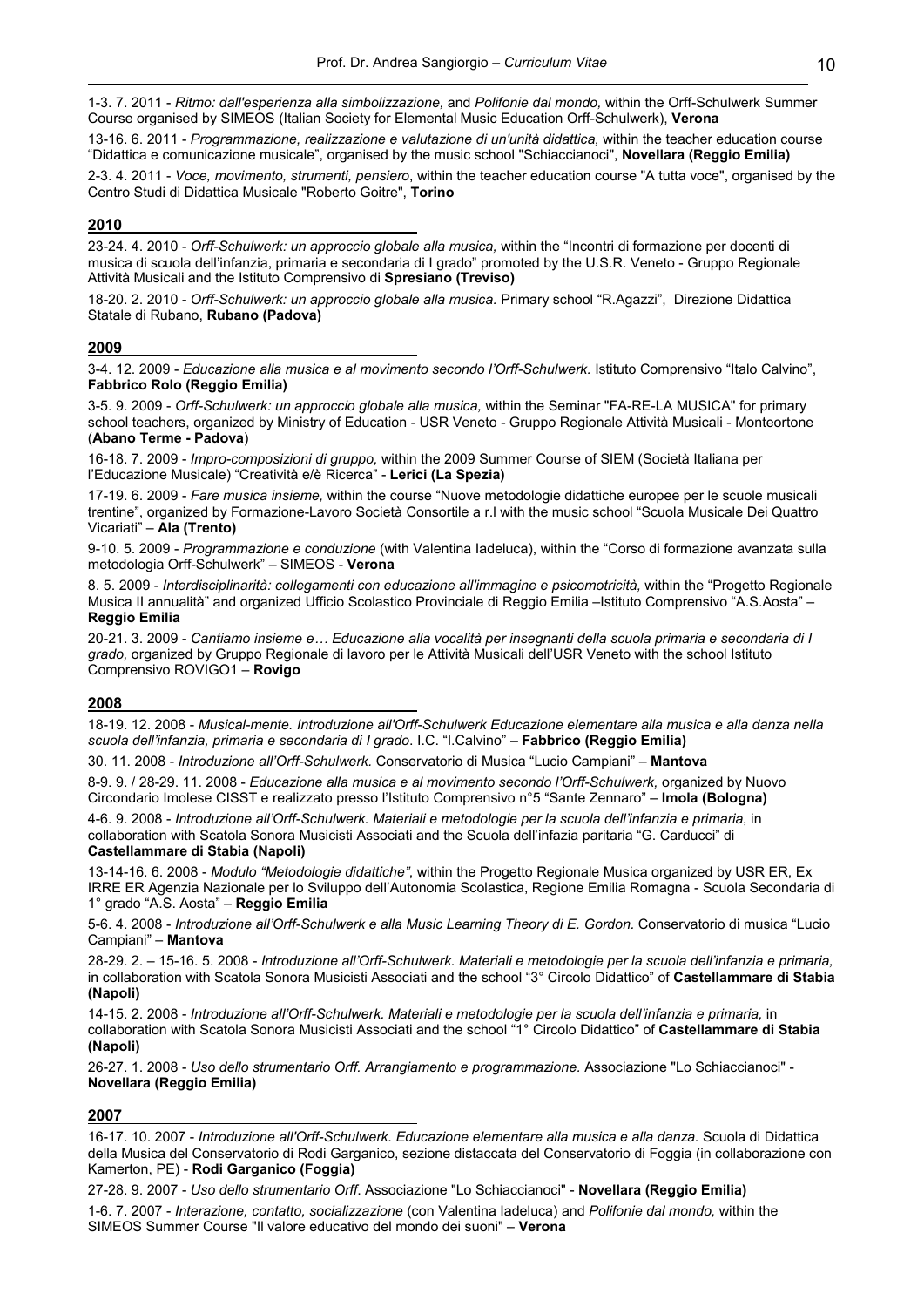3-4.3. – 12-13.5. 2007 - *Il progetto didattico e la programmazione in educazione musicale* (with Valentina Iadeluca), within the "Corso di formazione avanzata sulla metodologia Orff-Schulwerk" - SIMEOS Società Italiana Musica Elementare Orff-Schulwerk - **Verona**

#### **2006**

16–17. 12. 2006 - *Costruire uno spettacolo di musica e movimento. Dalla raccolta di idee alla performance,* within the course "*Educazione elementare alla musica e alla danza secondo l'Orff-Schulwerk*" (organized by CDM onlus in collaboration with Simeos, Verona), Associazione Culturale "Scuola di Armonia Heinrich Strickler" - **Rovato (Brescia)**

13-14. 1. 2006 - *Improvvisazione come interazione,* within the Corso biennale di Musicoterapia organized by Fondazione Istituto Musicale della Valle d'Aosta - **Aosta**

#### **2005**

16-17. 9. 2005 - *Interazione, Comunicazione e Gruppo: per una didattica flessibile della musica d'insieme.* SIEM – Società Italiana per l'Educazione Musicale - sede di **Palermo**

30.6. - 6.7. 2005 - *Danze strutturate in educazione musicale. Indicazioni metodologiche per integrare musica e movimento. / Creatività in musica. Strumenti a percussione, improvvisazione e composizione di gruppo*, nell'ambito del Corso estivo "Orff-Schulwerk" - SIMEOS Società Italiana Musica Elementare Orff-Schulwerk - **Verona**

15-16. 1. 2005 - *Creatività in musica.* Associazione culturale DiversaMente - **Cagliari**

#### **2004**

30-31. 1. 2004 - *Improvvisazione come interazione. Voci, strumenti a percussione, creatività, gruppo.* Accademia Musicale "Pietro Floridia" - **Modica (Ragusa)**

#### **2003**

29-30. 3. 2003 - *Prima didattica dell'ensemble di percussioni. Metodologia dell'improvvisazione di gruppo.* Accademia Musicale "Pietro Floridia" - **Modica (Ragusa)**

March-April 2003 - *Musica Attiva. Materiali e metodologie per l'educazione musicale*. Liceo Ginnasio Statale "M. Buratti" – **Viterbo**

#### **- from October 1997 to July 2003 -**

Teacher for the theme *"Group Improvisation"* within the "**Corso nazionale sulla Metodologia e Pratica dell'Orff-Schulwerk**", organized by the Scuola Popolare di Musica Donna Olimpia and the Association Orff-Schulwerk Italiano. Numerous workshops on creative music practice with percussion instruments, vocal training for children, and music literacy. **Roma**

#### **2002**

26-27. 11. 2002 - *Sviluppo del pensiero musicale nel processo di alfabetizzazione ritmica e tonale. Ascolto, comprensione e interiorizzazione degli eventi sonori*. Scuola di Didattica della Musica – Conservatorio A.Buzzolla di Adria (in collaboration with the Scuola di Didattica della Musica del Conservatorio F.Venezze di Rovigo) – **Adria (Rovigo)**

26-31. 8. 2002 - *Prima didattica dell'ensemble di percussioni*, within the "Corso pratico d'aggiornamento sulla Didattica Musicale" - Associazione Musico Culturale AULOS - **Noci (Bari)**

1-7. 7. 2002 - *Crescendo di voci / Improvvisazione di gruppo*, within the Summer Course "Esperienze di didattica musicale in ambiti educativi" - SIMEOS Società Italiana Musica Elementare Orff-Schulwerk - **Verona**

26-28. 6. 2002 - *Sviluppo del pensiero tonale e improvvisazione di gruppo*. Istituto Musicale Vivaldi – **Bolzano**

23-24.3. 2002 - *Improvvisazione come interazione. Voci, strumenti a percussione, creatività, gruppo.* Plaim Professionisti Laziali Associati in Musicoterapia - **Roma**

2-3. 3. 2002 *Pratica creativa della percussione. Improvvisazione e composizione di gruppo.* Scuola media statale "P.Cafaro" - **Andria (Bari)**

28.2-1.3 2002 - *L'esperienza della musica d'insieme Orff.* Scuola di Didattica della Musica – Conservatorio di Monopoli - **Monopoli (Bari)**

26-27.1.2002 - *Fare e pensare in didattica musicale (2).* Accademia Musicale "Pietro Floridia" - **Modica (Ragusa)**

#### **2001**

8-9.12.2001 - *Fare e pensare in didattica musicale (1)*. Accademia Musicale "Pietro Floridia" - **Modica (Ragusa)** 14-16. 11. 2001 - *"Provane 4!" - Un modello organizzativo per la prima didattica strumentale.* Presentation at the 2001 Congress of SIEM (Società Italiana per l'Educazione Musicale) "Il primo approccio alla pratica strumentale" – **Perugia** 21-22. 10. 2001 *Voci di bambini. Educazione all'uso della voce nella scuola elementare.* Associazione Ameria Umbra - **Amelia (Terni)**

30.9-1.10. 2001 - *Inventare la musica suonando. Corso introduttivo all'improvvisazione di gruppo con strumenti a percussione.* Associazione Musicanto - Centro per la ricerca e la didattica musicale - **Piossasco (Torino)**

19-21. 9. 2001 - *Quale solfeggio? Proposte per un'alfabetizzazione musicale.* Istituto Musicale Vivaldi - **Bolzano**

23-24. 8. 2001 *Percussioni in gruppo. Criteri di conduzione e materiali operativi per l'uso di strumenti a percussione nella scuola media.* Centro Studi per la Didattica Strumentale e Musicale KAMERTON - **Pescara**

24–25. 3. 2001 - *Tamburi e dintorni*. Associazione culturale Teatrare - **Salerno**